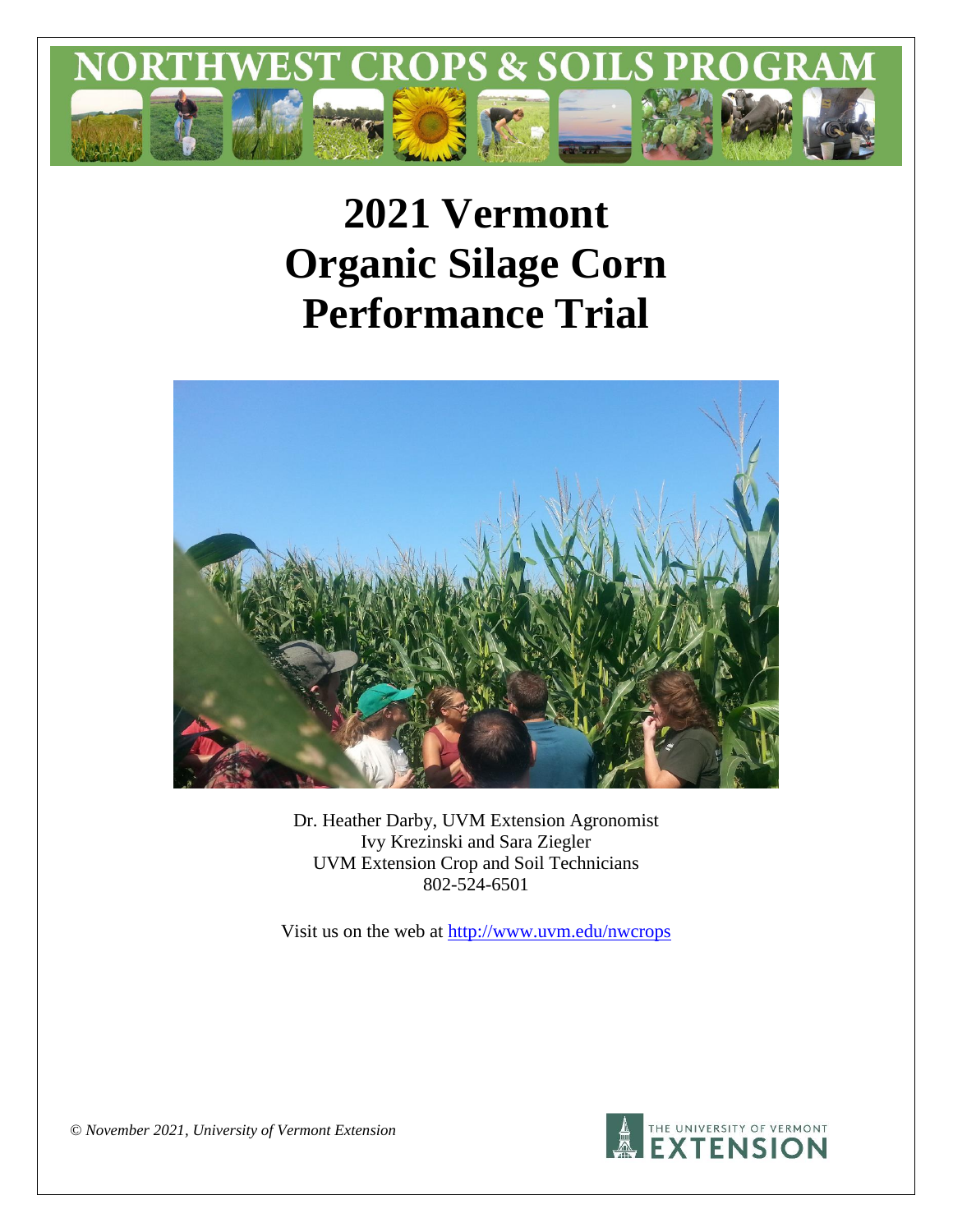#### **2021 VERMONT ORGANIC SILAGE CORN PERFORMANCE TRIAL Dr. Heather Darby, University of Vermont Extension heather.darby[at]uvm.edu**

The University of Vermont Extension Northwest Crops and Soils Program conducted an organic silage corn variety trial in 2021 to provide unbiased performance comparisons of commercially available varieties. To determine varieties that are best suited to this production system and our region's climate, we evaluated 14 commercially available organic corn silage varieties. It is important to remember that the data presented are from a replicated research trial from only one location in Vermont and represent only one season. Crop performance data from additional tests in different locations and over several years should be compared before making varietal selections.

## **MATERIALS AND METHODS**

In 2021, organic corn silage varieties were evaluated at Borderview Research Farm in Alburgh, Vermont. The plot design was a randomized complete block with four replications. Treatments were fourteen corn silage varieties submitted by two companies (Table 1). These varieties were evaluated for silage yield and quality. Relative maturity and varietal characteristics are provided in Table 2.

|  |  |  | Table 1. Participating companies and contact information. |
|--|--|--|-----------------------------------------------------------|
|--|--|--|-----------------------------------------------------------|

| <b>Albert Lea Seed</b>        | <b>Blue River Hybrids</b>     |
|-------------------------------|-------------------------------|
| 1414 West Main St, PO Box 127 | 2326 230 <sup>th</sup> Street |
| Albert Lea, MN 56007          | Ames, IA 50014                |
| $(800)$ 352-5247              | $(800)$ 370-7979              |

| Table 2. Organic corn varieties evaluated in Alburgh, VT, 2021. |  |  |  |  |
|-----------------------------------------------------------------|--|--|--|--|
|                                                                 |  |  |  |  |

| <b>Company</b>            | <b>Variety</b> | <b>Traits</b> | <b>Relative</b><br>maturity<br>(RM) |
|---------------------------|----------------|---------------|-------------------------------------|
| <b>Blue River Hybrids</b> | 14A91          | None          | 82                                  |
| <b>Blue River Hybrids</b> | 21L90          | None          | 85                                  |
| <b>Blue River Hybrids</b> | 23A71          | None          | 86                                  |
| <b>Blue River Hybrids</b> | 22K32          | None          | 89                                  |
| <b>Blue River Hybrids</b> | 30K84          | None          | 90                                  |
| Albert Lea/Viking         | O.31-91P       | None          | 91                                  |
| <b>Blue River Hybrids</b> | 34K79          | None          | 93                                  |
| Albert Lea/Viking         | O.45-97UP      | None          | 97                                  |
| <b>Blue River Hybrids</b> | 43L96          | None          | 98                                  |
| <b>Blue River Hybrids</b> | 42C87          | None          | 98                                  |
| Albert Lea/Viking         | O.69-01UP      | None          | 101                                 |
| Albert Lea/Viking         | $O.51 - 04$    | None          | 104                                 |
| <b>Blue River Hybrids</b> | 54PM37         | PuraMaize™    | 105                                 |
| <b>Blue River Hybrids</b> | 54C27          | None          | 105                                 |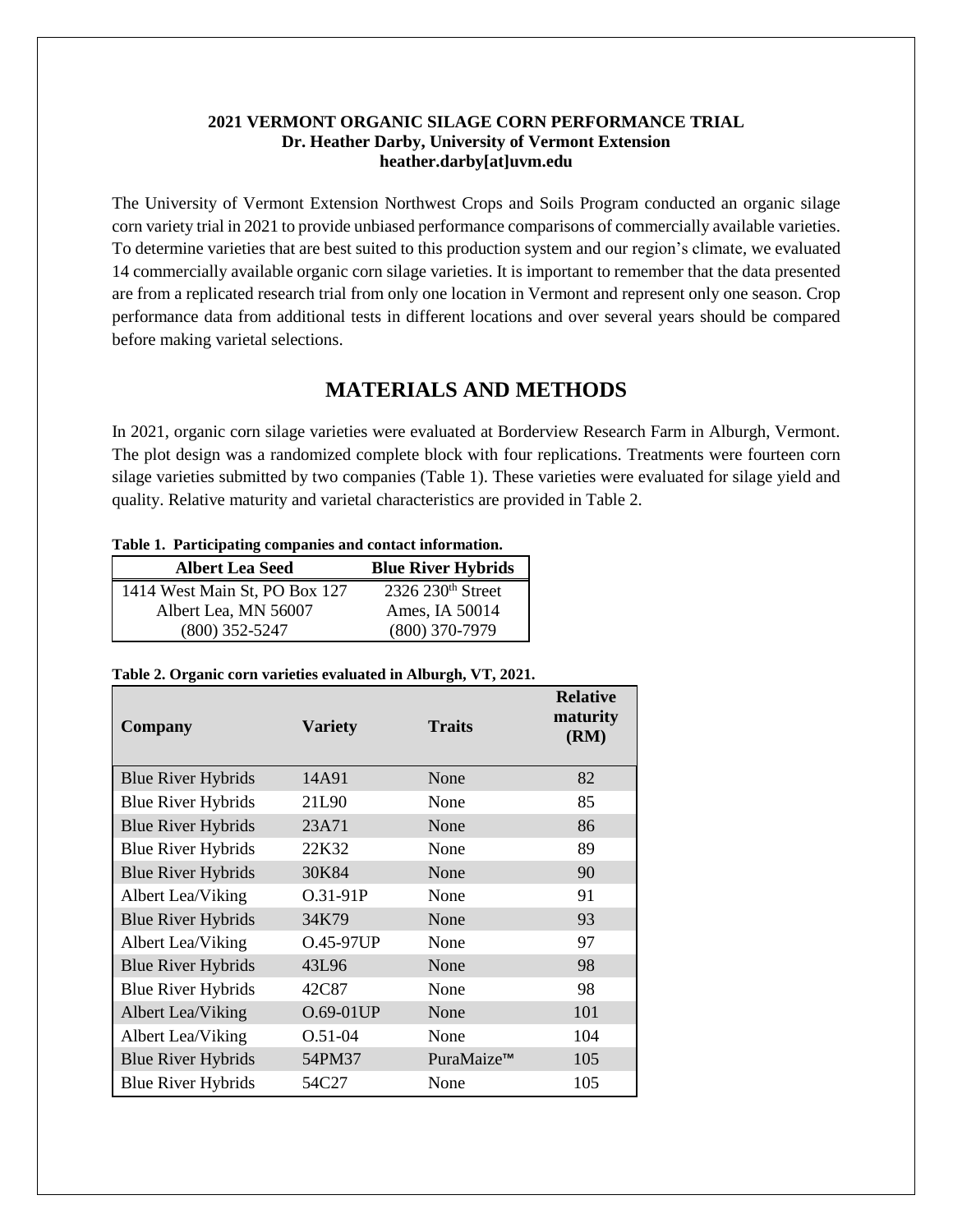The soil type at the Alburgh location is a Benson rocky silt loam (Table 3). The seedbed was prepared with fall moldboard plow followed by spring disk harrow and field cultivation. The previous crop was perennial forage including grass and some legumes.

Plots were planted on 14-May with a 4-row cone planter with John Deere row units fitted with Almaco seed distribution units (Nevada, IA) at a rate of  $34,000$  seeds ac<sup>-1</sup>. Plots were 20' long and consisted of four rows of corn 30" apart. Weed control was through mechanical cultivation including one pass with a tineweeder (16-May) followed by row-cultivation on 28-May and again on the 12-Jun. Plots were topdressed with 1000 lbs of ProBooster™ a 10-0-0 organic approved fertilizer from North Country Organics (Brandon, VT).

The corn was harvested with a John Deere 2-row chopper and a wagon fitted with scales. Plots were harvested by relative maturity on 14-Sep, 21-Sep, and 28-Sep. An approximate 1 lb. subsample was taken from each plot and dried to calculate dry matter content. The dried subsamples were first ground with a Wiley sample mill to a 2mm particle size followed by a cyclone sample mill to 1mm particle size (UDY Corporation). The samples were then analyzed for quality at the E. E. Cummings Crop Testing Laboratory at the University of Vermont (Burlington, VT) with a FOSS NIRS (near infrared reflectance spectroscopy) DS2500 Feed and Forage analyzer. The NIR procedures and corn silage calibration from Dairy One Forage Laboratories (Geneva, NY) were used to determine crude protein (CP), starch, lignin, ash corrected neutral detergent fiber (aNDFom), and neutral detergent fiber digestibility (NDFD; 30, 240 hr).

| Location                               | <b>Borderview Research Farm</b><br>Alburgh, VT |
|----------------------------------------|------------------------------------------------|
| Soil type                              | Benson rocky silt loam                         |
| Previous crop                          | Perennial forage                               |
| Row width (in)                         | 30                                             |
| Plot size (ft)                         | $10 \times 20$                                 |
| Seeding rate (viable seeds $ac^{-1}$ ) | 34,000                                         |
| Planting date                          | $14$ -May                                      |
| Tillage operations                     | Spring disk, spike tooth harrow                |
| Top dress fertilizer (lb $ac^{-1}$ )   | 10-0-0 ProBooster (1000)                       |
| Weed control                           | Tineweed, Row cultivate                        |
| Harvest date                           | 14-Sep, 21-Sep, 28-Sep                         |

**Table 3. Organic silage corn variety trial information, Alburgh, VT, 2021.**

Mixtures of true proteins, composed of amino acids, and non-protein nitrogen make up the crude protein (CP) content of forages. The CP content is determined by measuring the amount of nitrogen and multiplying by 6.25. The bulky characteristics of forage come from fiber. Forage feeding values are negatively associated with fiber since the less digestible portions of plants are contained in the fiber fraction. The detergent fiber analysis system separates forages into two parts: cell contents, which include sugars, starches, proteins, non-protein nitrogen, fats and other highly digestible compounds; and the less digestible components found in the fiber fraction. The total fiber content of forage is contained in the neutral detergent fiber (NDF). Chemically, this fraction includes cellulose, hemicellulose, and lignin. Because of these chemical components and their association with the bulkiness of feeds, NDF is closely related to feed intake and rumen fill in cows. Recently, forage testing laboratories have begun to evaluate forages for NDF digestibility (NDFD). This analysis can be conducted over a wide range of incubation periods from 30 to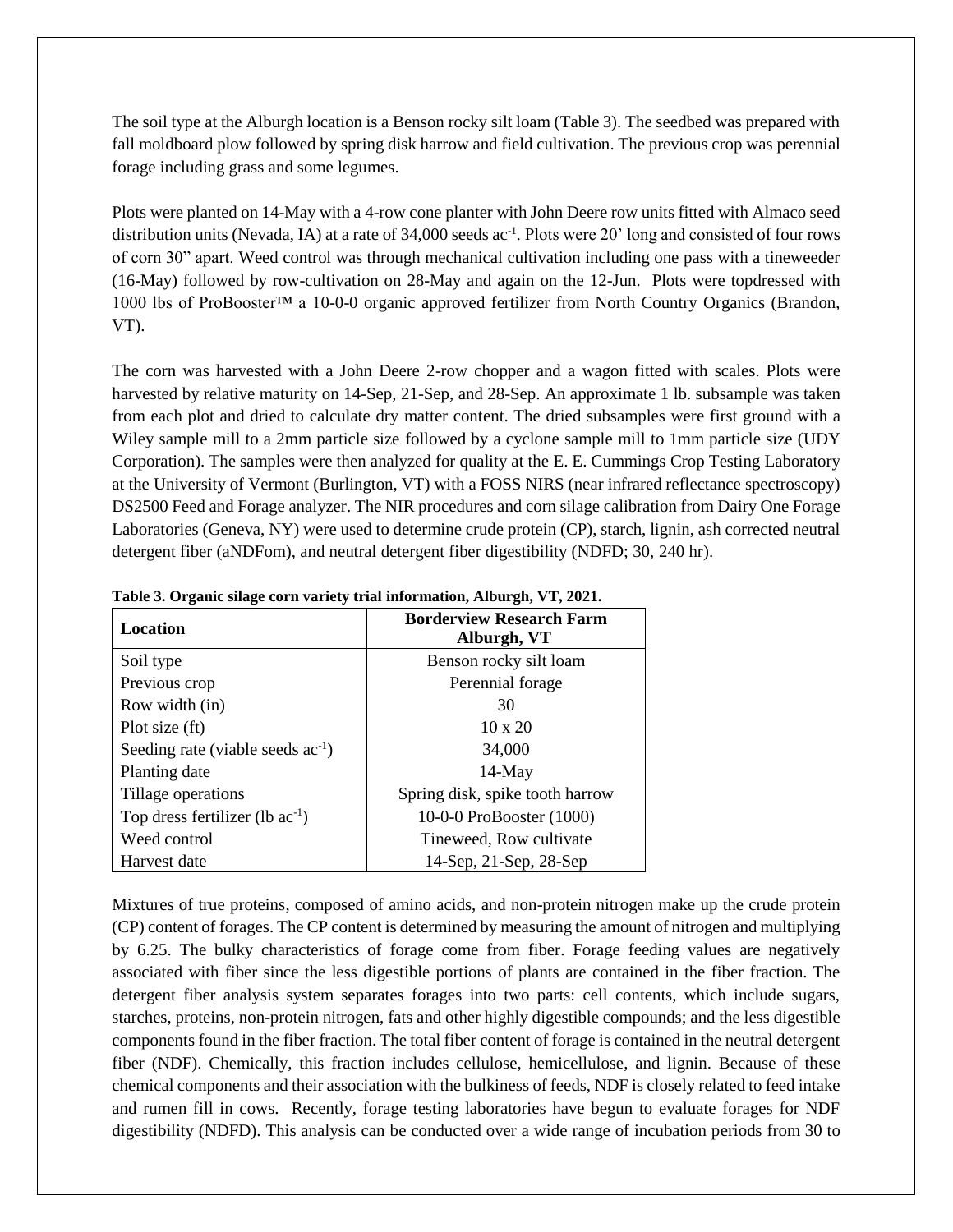240 hours. 30-hr NDFD is typically used when evaluating forage for ruminants as it is most like the actual passage time through the rumen. Research has demonstrated that lactating dairy cows will eat more dry matter and produce more milk when fed forages with optimum NDFD. Forages with increased NDFD will result in higher energy values and, perhaps more importantly, increased forage intakes. Forage NDFD can range from 20 – 80% NDF. Total digestible nutrients (TDN) are a measure of the energy value in a feedstuff. Neutral detergent fiber expressed on an organic matter basis (aNDFom) is used when high ash content leads to ash remaining in the fiber residue. 240-hr uNDFom is the undigestible NDF on an organic matter basis after 240 hours in rumen fluid. This can cause an overvaluation of the NDF and can cause nutritionists to underfeed fiber. Net energy lactation (NEL) is estimated energy value of feed used for maintenance plus milk production during dairy cow lactation or last two months of gestation for dry, pregnant cows.

Yield data and stand characteristics were analyzed using mixed model analysis using the mixed procedure of SAS (SAS Institute, 1999). Replications within trials were treated as random effects, and varieties were treated as fixed. Variety mean comparisons were made using the Least Significant Difference (LSD) procedure when the F-test was considered significant  $(p<0.10)$ . Variations in yield and quality can occur due to variations in genetics, soil, weather, and other growing conditions. Statistical analysis makes it possible to determine whether a difference among varieties is real or whether it might have occurred due to other variations in the field. At the bottom of each table a LSD value is presented for each variable (i.e. yield). Least Significant Differences (LSDs) at the 0.10 level of significance are shown. Where the difference between two varieties within a column is equal to or greater than the LSD value at the bottom of the column, you can be sure that for 9 out of 10 times, there is a real difference between the two varieties. Varieties that were not significantly lower in performance than the highest variety in a column are indicated with the same letter. In this example, variety C is significantly different from variety A but not from variety

B. The difference between C and B is equal to 1.5, which is less than the LSD value of 2.0. This means that these varieties did not differ in yield. The difference between C and A is equal to 3.0, which is greater than the LSD value of 2.0. This means that the yields of these varieties were significantly different from one another. The top yielding variety C is indicated in bold.

| <b>Hybrid</b> | Yield            |
|---------------|------------------|
| A             | 6.0 <sup>b</sup> |
| в             | $7.5^{ab}$       |
| 0             | 9.0 <sup>a</sup> |
| LSD           | 2.0              |

## **RESULTS**

Weather data was recorded with a Davis Instrument Vantage Pro2 weather station, equipped with a WeatherLink data logger at Borderview Research Farm in Alburgh, VT (Table 4). The region experienced drought during the growing season. By August, counties in northern Vermont were in moderate drought (D1) according to the U.S Drought Monitor. Precipitation was more than an inch below average from May through August. Average temperature varied from month to month. Temperatures in June and August were 2.81 and 3.25 degrees above average respectively, but July was over 4 degrees cooler than normal. However, this season's conditions did provide optimal Growing Degree Days (GDDs) through the season with a total of 2613 GDDs accumulated May-Sep, 64 above normal.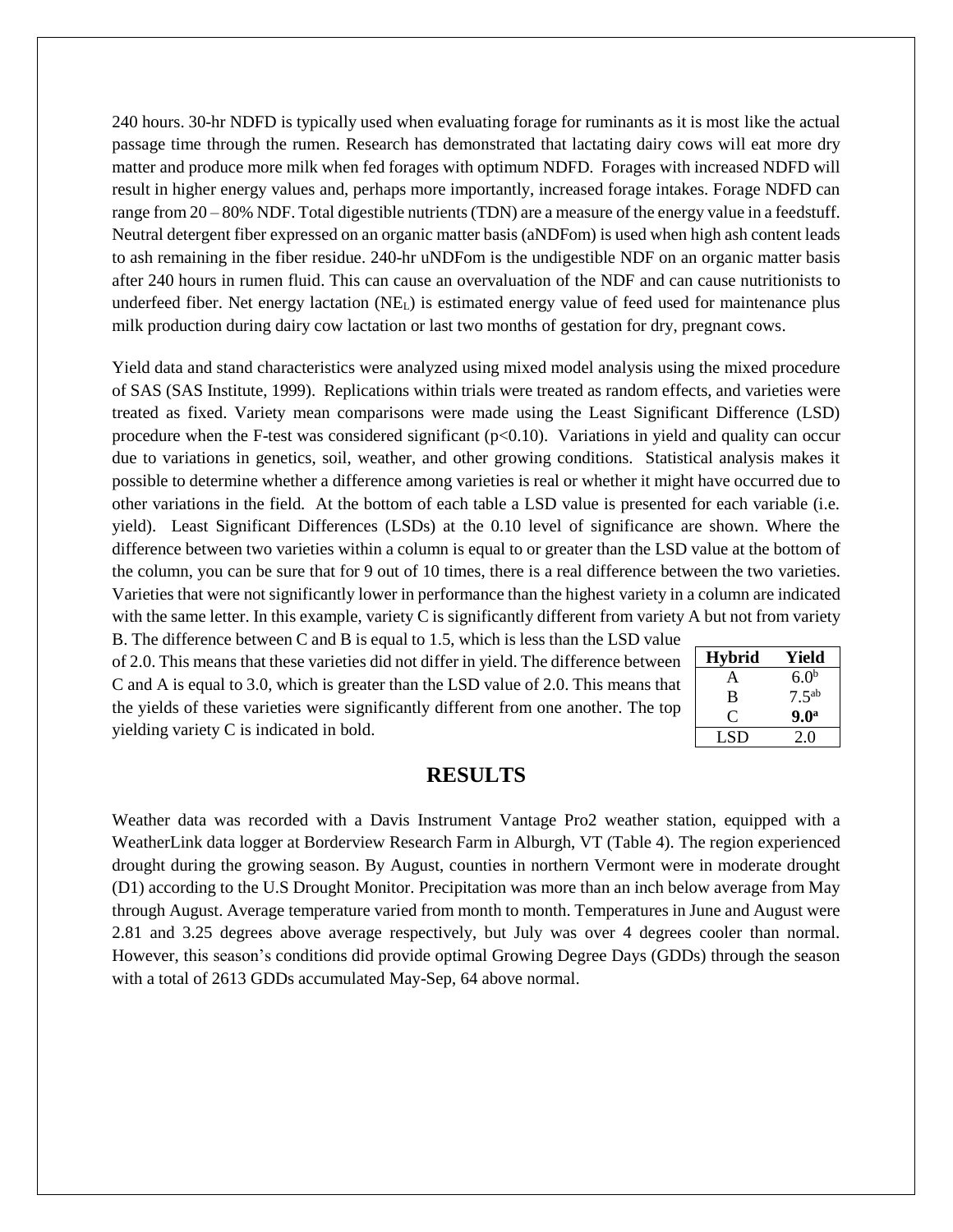| Alburgh, VT                       | May     | June   | July    | August  | Sept |
|-----------------------------------|---------|--------|---------|---------|------|
| Average temperature $(^{\circ}F)$ | 58.4    | 70.3   | 68.1    | 74      | 62.8 |
| Departure from normal             | $-0.03$ | 2.81   | $-4.31$ | 3.25    | 0.14 |
|                                   |         |        |         |         |      |
| Precipitation (inches)            | 0.66    | 3.06   | 2.92    | 2.29    | 4.09 |
| Departure from normal             | $-3.1$  | $-1.2$ | $-1.14$ | $-1.25$ | 0.42 |
|                                   |         |        |         |         |      |
| Growing Degree Days (50-86°F)     | 334     | 597    | 561     | 727     | 394  |
| Departure from normal             | 33      | 73     | $-134$  | 85      | 7    |
|                                   |         |        |         |         |      |

**Table 4. Weather data for Alburgh, VT, 2021.**

Based on weather data from a Davis Instruments Vantage Pro2 with WeatherLink data logger. Historical averages are for 30 years of NOAA data (1991-2020) from Burlington, VT.

Varieties varied significantly in dry matter (DM) content and yield (Table 5). Ideally, silage should be harvested between 30% to 35% dry matter depending largely on the type of storage. The trial had a wide range of relative corn maturities making harvest at the proper dry matter for each variety a challenge. Corn yields were high for organic corn in this region averaging 24.6 tons ac<sup>-1</sup>. The highest yielding variety was 42C87 which produced 31.8 tons ac<sup>-1</sup> and was statistically similar to O.51-04, 43L96, O.69-01UP, 54C27. The hot growing season with ample GDDs allowed the long season varieties to reach maturity and had the highest yields in the trial. The high yields were likely a result of exceptional soil quality, low weed pressure, and optimal growing conditions.

| Variety                   | <b>RM</b> |         | Harvest DM Yield, 35% DM |
|---------------------------|-----------|---------|--------------------------|
|                           |           | %       | tons $ac^{-1}$           |
| 14A91                     | 82        | 37.7    | 18.5                     |
| 21L90                     | 85        | 36.6    | 20.9                     |
| 23A71                     | 86        | 36.0    | 20.3                     |
| 22K32                     | 89        | 35.6    | 22.8                     |
| 30K84                     | 90        | 35.9    | 25.6                     |
| O.31-91P                  | 91        | 35.5    | 21.5                     |
| 34K79                     | 93        | 35.3    | 20.8                     |
| O.45-97UP                 | 97        | 35.3    | 24.8                     |
|                           |           |         | $27.0*$                  |
| 43L96                     | 98        | 33.8    |                          |
| 42C87                     | 98        | 34.7    | 31.8                     |
| O.69-01UP                 | 101       | 36.5    | 28.2*                    |
| $O.51 - 04$               | 104       | 34.6    | $29.0*$                  |
| 54PM37                    | 105       | $32.3*$ | 25.4                     |
| 54C27                     | 105       | $31.5*$ | 28.0*                    |
| $\ddagger$ LSD (p = 0.10) |           | 1.59    | 5.92                     |
| Trial mean                |           | 35.1    | 24.6                     |

**Table 5. Harvest characteristics of 14 organic corn silage varieties, 2021.**

**†**Values in **bold** indicate the top performer for the production metric and varieties with an asterisk\* performed statistically similarly to the top performer. ‡LSD –Least significant difference at p=0.10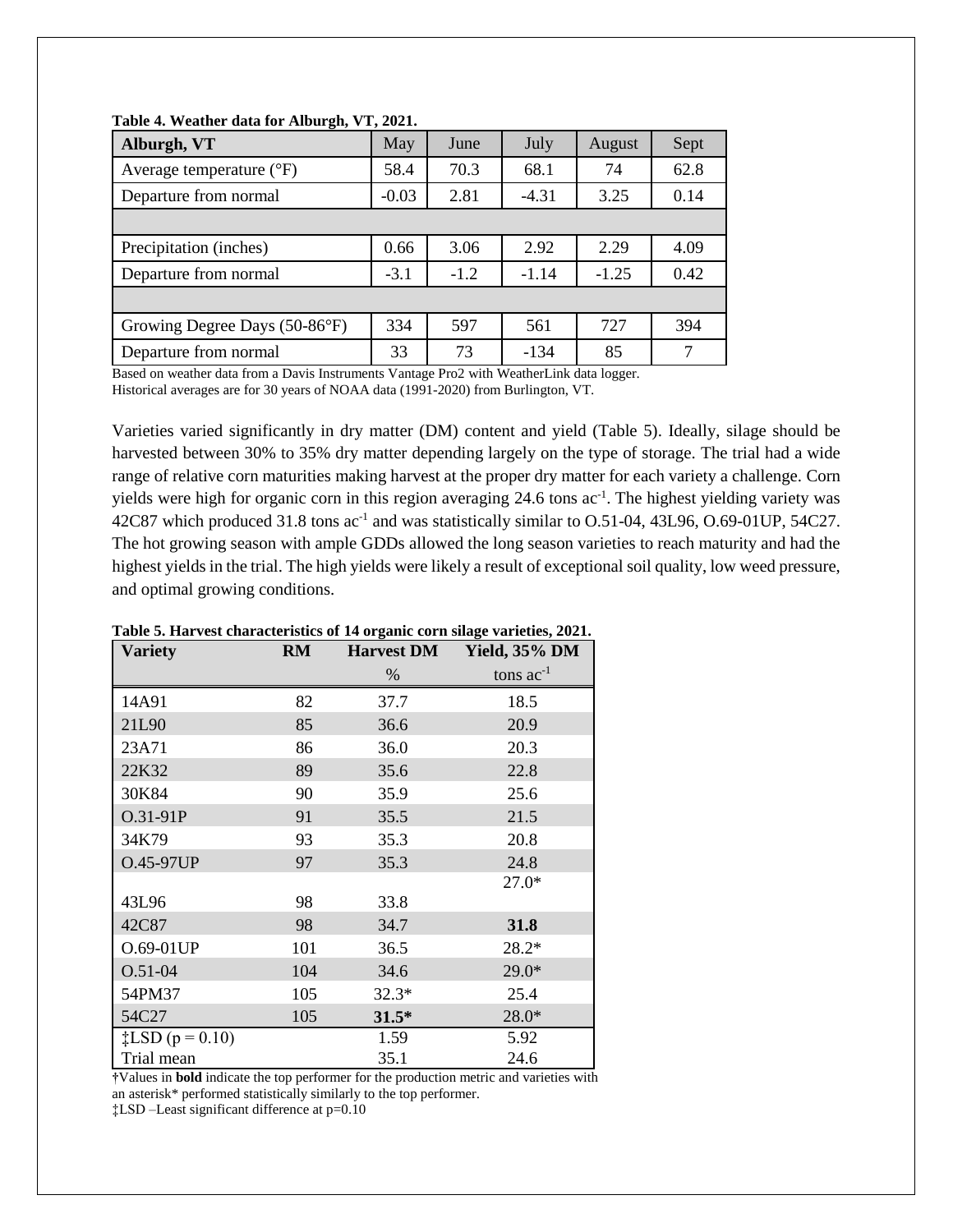Corn silage varieties varied significantly in terms of quality (Table 6). The average protein concentration was 8.39%, and the highest content of 9.28% produced by variety 30K84. Overall, ADF and aNDFom values were indicative of adequate quality corn silage, averaging 24.5% and 42.0% respectively. There were no significant differences in either ADF or aNDFom between varieties. Variety 34K79 was the top performer in lignin (2.60%) and in starch (36.4%). The average TDN was 36.2% and the 240-hr uNDFom was 12.0%; there were no significant differences between varieties for either parameter. Varieties differed significantly in terms of NDF digestibility (30-hr NDFD). The highest digestibility was 61.5% for variety 30K84. This was statistically similar to five other varieties. The average NE<sub>L</sub> was 0.648 Mcal lb<sup>-1</sup> and was not statistically different between varieties. There were significant differences in the predicted milk yield (lbs.) per ton and milk yield (lbs.) per acre. The variety O.69-01UP had the highest predicted milk yield per ton, 3203 lbs. The variety 42C87 had the greatest predicted milk yield per acre, 33,136 lbs.

## **ACKNOWLEDGEMENTS**

UVM Extension Northwest Crops and Soils Program would like to thank Roger Rainville and the staff at Borderview Research Farm for their generous help with this research trial as well as Henry Blair, John Bruce, Catherine Davidson, Hillary Emick, Rory Malone, Lindsey Ruhl, Mark Sizen, and Laura Sullivan for their assistance with data collection and entry. We would also like to thank the seed companies for their seed and cooperation in this study. The information is presented with the understanding that no product discrimination is intended, and no endorsement of any product mentioned, or criticism of unnamed products is implied. Any reference to commercial products, trade names, or brand names is for information only, and no endorsement or approval is intended.

*UVM Extension helps individuals and communities put research-based knowledge to work*



Issued in furtherance of Cooperative Extension work, Acts of May 8 and June 30, 1914, in cooperation with the United States Department of Agriculture. University of Vermont Extension, Burlington, Vermont. University of Vermont Extension, and U.S. Department of Agriculture, cooperating, offer education and employment to everyone without regard to race, color, national origin, gender, religion, age, disability, political beliefs, sexual orientation, and marital or familial status.